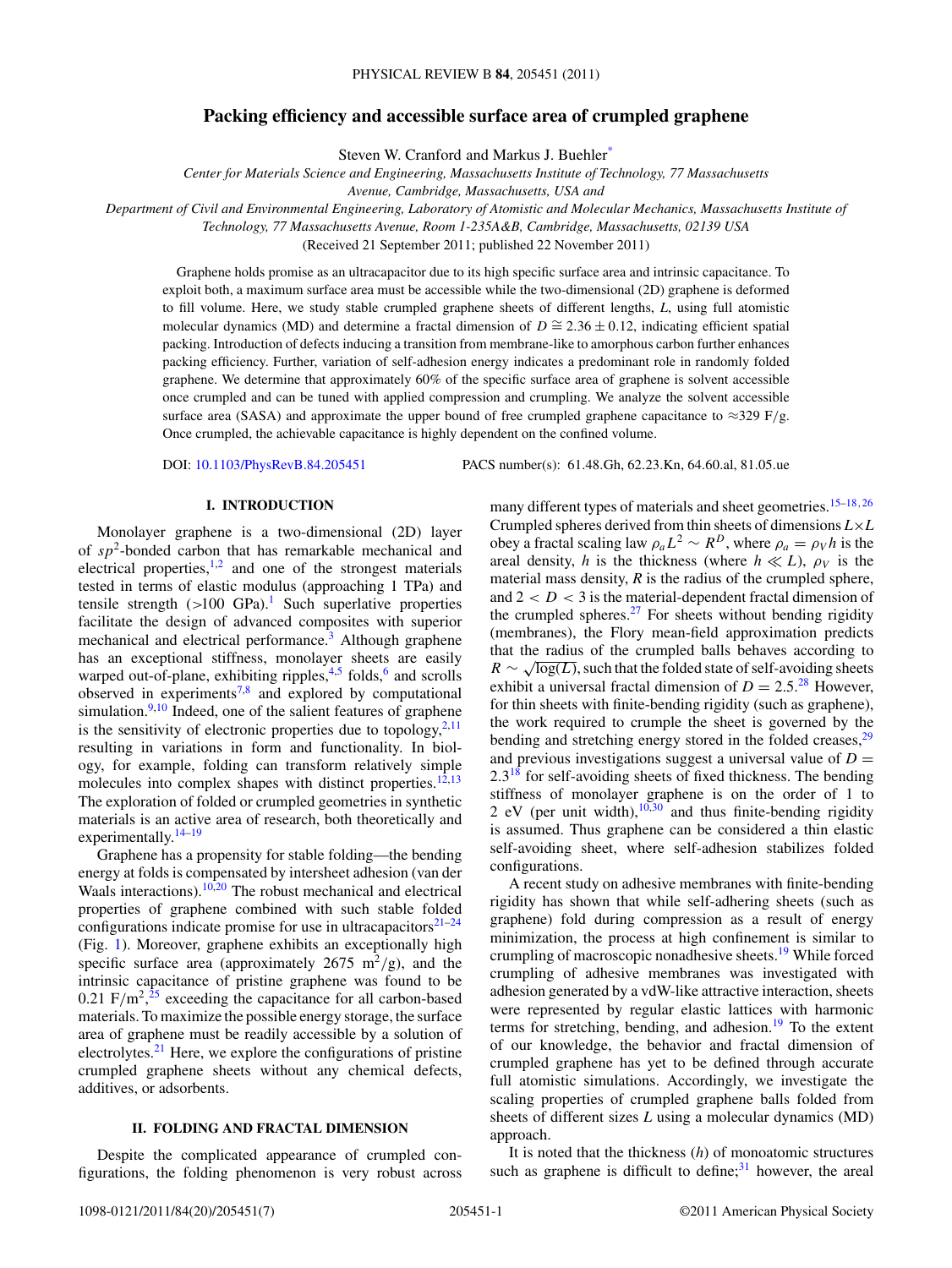<span id="page-1-0"></span>

FIG. 1. (Color online) Representations of crumpled graphene. (a) Scanning electron microscopy image of graphene sheets implemented in ultracapacitor (scale bar 10 *μ*m) (from Ref. [21\)](#page-6-0). (b) Full atomistic schematic of crumpled graphene from current investigation. Individual monolayer graphene sheets can be collected and aggregated to fill volume and optimize accessible surface area. Visualization attained by superposition of multiple graphene models in various stages of crumpled deformation (scale bar approximately 10 nm). The folding phenomena at both the nano- and microscales are dependent on the fractal dimension of graphene.

density  $(\rho_a)$  can be calculated based on the atomic mass of the constituent carbons. Folding of graphene is not directly analogous to folding of a sheet of paper (an isotropic material without preference for folding axes). In graphene the direction and location of folding lines is influenced by its hexagonal symmetry, and folds along the armchair and zigzag direc-tions are energetically favorable.<sup>[20](#page-6-0)</sup> Even for isotropic elastic sheets, self-avoidance and nonlinear deformations make the crumpling process complex, involving the formation of sharp vertices, cones, and ridges. $32,33$  The crumpling phenomena can be viewed as a network of ridges $34$ —where formation is a mode of condensation of energy into a small subset of the available volume<sup>29</sup>—similar to the spontaneous organization of dislocations into grain boundaries in a strained crystal.

# **III. METHODS**

Square sheets of graphene (with  $L_0$  from 6 to 20 nm) are simulated atomistically using the adaptive interatomic reactive empirical bond-order (AIREBO) potential for carbon-carbon interactions.[35,36](#page-6-0) The AIREBO potential has been shown to provide an accurate account of the chemical and mechanical behavior of hydrocarbons, including graphene. $37,38$  Stochastic crumpling the sheets is accomplished by confining the graphene sheets to a spherical domain with a confining spring force (Fig. 2). A time increment is chosen on the order of femtoseconds ( $0.5 \times 10^{-15}$  seconds). All MD simulations are subject to a microcanonical (*NVT*) ensemble, carried out at a low temperature (100 K) to minimize thermal fluctuations. Simulations for  $L_0 = 8$  nm, 10 nm, 12 nm, 14 nm, and 16 nm were repeated at 300 K to ensure stability at physically relevant temperatures with negligible changes in results. Moreover, recent analysis of the thermal stability of self-adhered membranes indicate that the high stiffness and strong attraction of graphene result in an unbinding temperature of several thousand kelvin, suggesting that folded, scrolled, or crumpled graphene could not be unfold by heating.<sup>[19](#page-6-0)</sup> Temperature control was achieved using a Berendsen thermostat.<sup>[39](#page-6-0)</sup> The



FIG. 2. (Color online) Schematic of stochastic crumpling of graphene. Full atomistic representations of graphene sheets of square dimension  $L \times L$  are initially minimized and equilibrated. Crumpling the sheets is accomplished by confining the graphene sheets to a spherical domain with confining spring force, which decreases radius at a constant velocity. Snapshots above depict the crumpling of a 12 nm  $\times$  12 nm sheet, typical of all models. (a) Initial configuration. (b) Crumpling initiated by confining volume; initial deformation characterized by simple out-of-plane warping. (c) Self-folding leads to crumpled configurations with minimal energy expenditure. (d) Final configuration of a dense, spherical ball. Note that here, the depicted geometry is condensed beyond the quasiequilibrium state. Crumpling is carried out until compressive failure occurred.

 $MD$  simulations were performed modeling code  $LAMMPS<sup>40</sup>$  $LAMMPS<sup>40</sup>$  $LAMMPS<sup>40</sup>$ (http://lammps.sandia.gov/).

Stochastic crumpling the sheets is accomplished by confining the graphene sheets to a spherical domain with a confining spring force  $F(r) = K (r - R(t))^2$  for  $r > R(t)$ , where *K* is a defined spring constant (0.8 N*/*m), *r* is the radial distance of each atoms from the defined center of the spherical domain, and *R*(*t*) is the radius of the domain, which is decreased at a constant velocity of 50 m*/*s. The interaction between the force and graphene is both fricitionless and nonadhesive.

To quantify the available area of crumpled graphene, and the effect of further compression/relaxation on accessible area, the solvent accessible surface area (SASA) is determined assuming water as the electrolyte solution. The  $SASA<sup>41</sup>$  of a molecule is the cumulative surface area of the individual atoms that is accessible to a solvent molecule. The atoms and solvent molecule are modeled as spheres using their van der Waals radii, and the SASA is the calculated determination of the percentage of surface exposed to the solvent.<sup>[42](#page-6-0)</sup> For the current study an adapted SASA algorithm is implemented by vmdICE.<sup>[43](#page-6-0)</sup> A radius of 1.4 Å (effective radius of  $H_2O$ molecules) is used to represent the electrolyte solution.

For the crumpling phenomena considered here, any potential boundary effects (termination of edge shape) would decrease with the size of the sheet, as the order of folding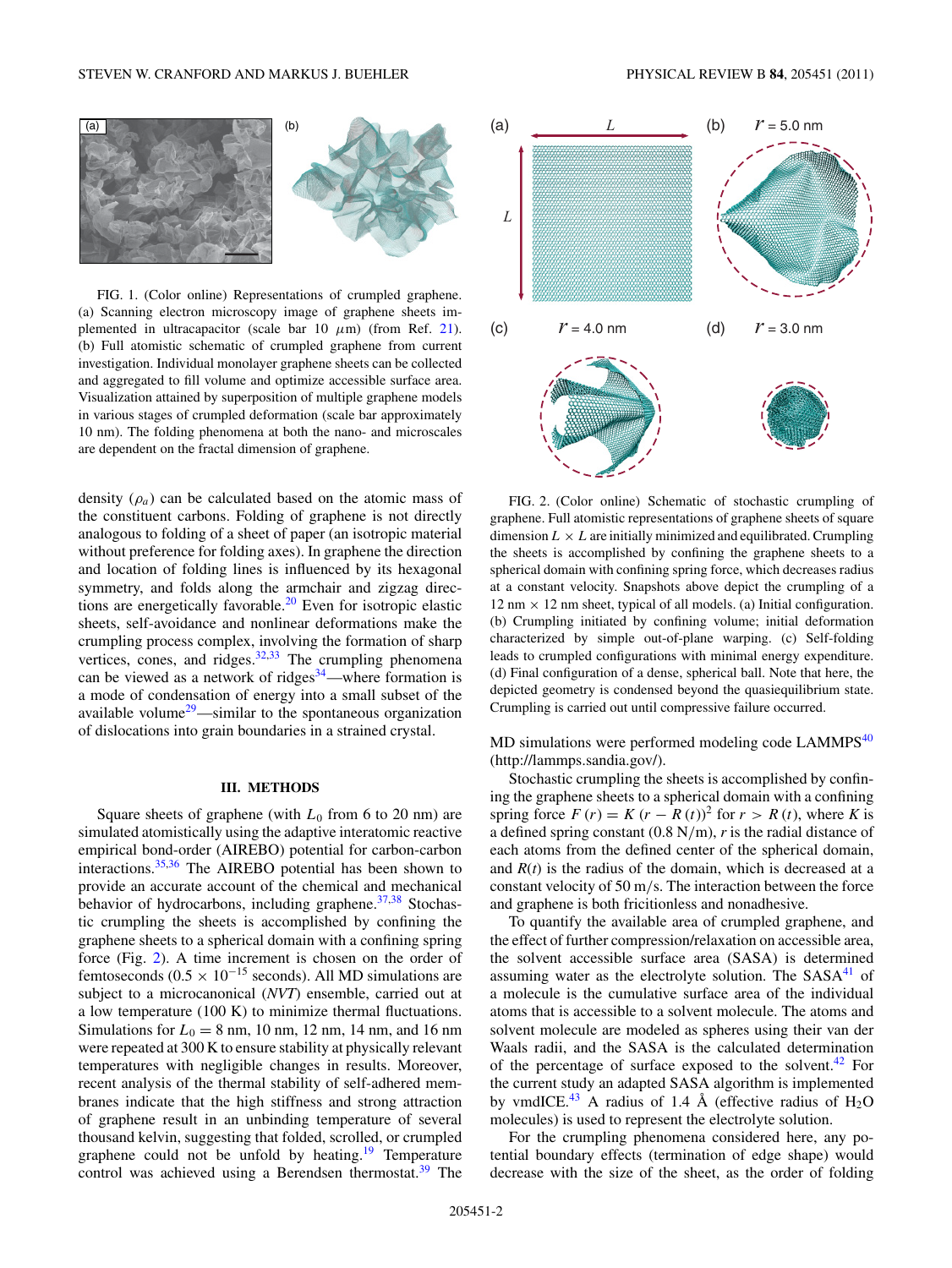

FIG. 3. (Color online) Characteristic scale of crumpled graphene self-folds (sheets with initial length,  $L_0$ , of 6, 12, and 18 nm depicted). The length scale of the graphene sheets is chosen as stable self-folding of monolayer graphene, due to the persistence length, occurs on the order of 10 to 20 nm, $^{10}$  with a self-fold forming "creases" where the graphene curves about itself. Due to the finite stiffness and selfadhesion, the diameters of these folds are consistently on the order of approximately 0.5 to 0.7 nm, consistent with previous findings of scrolled and racketlike monolayer graphene. $9,10,\overline{19}$  During the crumpling process, arbitrarily large sheets would simply fold and crumple until the folds occur at this scale. This is one advantage of introducing a scale-fee fractal dimension; the resulting crumpled structures are governed by local folding phenomena, so larger models still hold beyond the critical length scale in which stable folding occurs.

events in the bulk—not the edge effects—dominate deformation. Indeed, the edges of the graphene sheets are not terminated with hydrogen atoms. While hydrogen atoms or other termination groups influence the chemical reactivity, <sup>[44](#page-6-0)</sup> test simulations confirmed that termination does not affect the folding and crumpling phenomena. Moreover, the edge shapes of graphene can be armchair, zigzag, or chiral,<sup>[45](#page-6-0)</sup> which defines the electronic properties of graphene at the boundaries.  $46,47$ However, as the graphene sheet with a hexagonal lattice is considered an isotropic elastic material, the edge shape does not change much of the bulk mechanical properties, especially in the elastic regime and with large radius of curvature in comparison with lattice constants,  $48,49$  as well as for length scales exceeding approximately 10 nm.<sup>50</sup> The length scale of the graphene sheets is also chosen, as stable self-folding of monolayer graphene, due to the persistence length, occurs on the order of [10](#page-5-0) to 20 nm. $^{10}$  Inspection of the self-folded geometries of graphene sheets of varying initial lengths depict the formation of "creases" or self-folds with the same characteristic size regardless of initial length (Fig. 3). Due to the finite stiffness and self-adhesion, the diameters of these folds are consistently on the order of approximately 0.5 to 0.7 nm, in agreement with previous findings of scrolled and racketlike monolayer graphene. $9,10,19$  $9,10,19$  During the crumpling process, larger sheets would simply fold and crumple until the folds occur at this scale. In other words lengths on the order of 50 nm or greater can be folded multiple times, but once the scale of the folds and creases is below a length scale of approximately 5–6 nm, they will no longer be stable (unfolding would occur). Moreover, at length scales below 6 nm, the aspect ratio (length,  $L_0$ , to commonly presumed effective vdW thickness of graphene,  $h = 0.34$  nm) of graphene would deviate from a thin-sheet assumption (where  $L/h \approx 20$ ). The limiting folding dynamics of larger sized sheets would reduce to such scales, and larger model systems are unnecessary. This is one advantage of introducing a scale-fee fractal dimension; the resulting crumpled structures are governed by local folding phenomena, so larger models still hold beyond the critical length scale in which stable folding occurs (approximately 10 to 20 nm).

# **IV. CRUMPLING OF PRISTINE AND DEFECTIVE GRAPHENE SHEETS**

The fractal dimension *D* relates the size *R* of a crumpled sheet at a given confinement to its initial size *L*, where  $R \sim$  $L^{2/D}$  and  $2 < D < 3$ . Thus, *D* can be thought of as the packing efficiency of the sheet. A value of *D* close to the lower limit  $D = 2$  means a loose packing, whereas a value of *D* close to the upper limit  $D = 3$  means a perfectly ordered compact structure. Order is hindered by the irregular density of vertices, facets, and ridges, and crumpled sheets have *D <* 3. Here, the graphene samples are compressed while tracking the system potential energy (PE). An equilibrium radius  $(r_{eq})$  is defined as the minimum radius in which the gradient of the PE reached zero  $[Fig. 4(a)]$  $[Fig. 4(a)]$ . It is noted that this defines a quasiequilibrium state (local minima) and not the absolute minimum energy of the system. However, such a state can be attained with minimal energetic expense.

It has been shown that the characteristic fractal dimension for any thin sheet material is independent of the bending rigidity[.18,26](#page-6-0) The bending stiffness of monolayer graphene is typically calculated assuming beamlike elastic-energy formulations of multilayer graphene. While it is unlikely the crumpled graphene achieves such values presuming beamlike behavior, it has been shown that intersheet shear interactions significantly increase bending stiffness beyond the monolayer value, $51$  and thus finite-bending rigidity is maintained. Self-adhesion of graphene facilitates self-folding, effectively decreasing the energy required for crumpling/packing. Strong adhesion allows stable folded structures with minimal energetic requirement. Thus, it is predicted the crumpling behavior of graphene lies somewhere in between an ideal self-avoiding membrane and an ideal sheet with finite rigidity. The combination of variable bending rigidity with self-adhesion results in deviations from the ideal crumpling problem—and an expected increase in fractal dimension. Plotting the logarithm of equilibrium radius (*r*eq) versus the logarithm of initial length  $(L_0)$  yields a linear relation from which the fractal dimension *D* can be determined [Fig.  $4(b)$ ]. A linear regression returns a fractal dimension of  $D = 2.358 \pm 0.12$  ( $R^2$  value of 0.987). This lies between an ideal self-avoiding membrane  $(D = 2.5)$  and an ideal sheet with finite rigidity  $(D = 2.3)$ , suggesting the self-adhesion plays a role in the crumpling of graphene (effectively decreasing the energy required to selffold/crumple). Note that the quasiequilibrium configurations involve elastic crumpling only, thereby avoiding the effects due to plasticity and applied confining force.<sup>[17,26](#page-6-0)</sup> In addition the fractal dimension is independent of applied boundary conditions (e.g., confining force, load rate, etc.). Stochastic crumpling is actually quite a robust phenomena.<sup>18</sup> If one considers the simple crumpling of a sheet of paper into a ball, regardless of methodology, the ball at the end will have a characteristic shape. We note that although denser packing can be achieved with higher applied force, the relation to fractal dimension is constant.<sup>26</sup>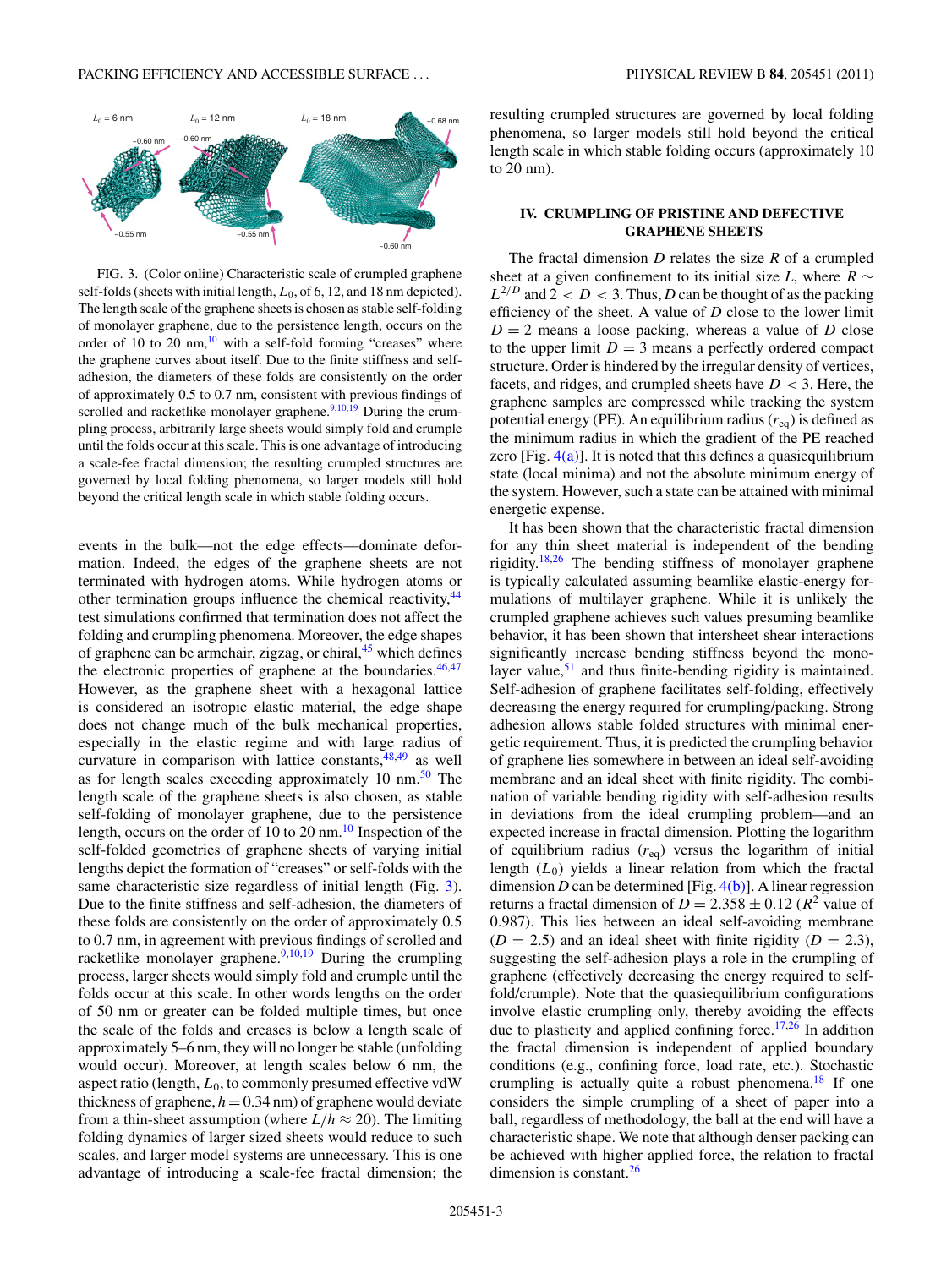<span id="page-3-0"></span>

FIG. 4. (Color online) (a) Representative potential energy (PE) profile during crumpling (normalized by atoms) versus radius for sheet with  $L<sub>0</sub> = 16$  nm. Crumpling initiated at a radius of approximately 11.3 nm, after which the PE increases due to elastic strain energy. Self-folding begins at a radius of approximately 6 nm, indicated by a sudden decrease of PE due to self-adhesion. Further folding occurs, and a final local minimum is attained at  $r = 48.7 \text{ Å}$ , defined as the quasiequilibrium radius ( $r_{eq}$ ). (b) Via the relation  $r \sim L^{2/D}$ , the fractal dimension is determined by a linear regression of the logarithm of equilibrium radius ( $r_{eq}$ ) versus the logarithm of initial length (*L*<sub>0</sub>), where  $ln(r_{eq}) = (2/D)ln(L_0) + C$ . Error of ±2% indicated by diameter of plotted circles. A linear regression returns a slope of 0*.*848 ± 0*.*044 resulting in a fractal dimension of  $D \cong 2.358 \pm 0.12$  (high and low values also plotted).

The introduction of defects (vacancies) is an intriguing case as it does not fundamentally change the chemical makeup of the material (still pure carbon) while affecting the mechanical behavior of the sheets. Recently, electron irradiation was successfully used to create  $sp^2$ -hybridized one-atom-thick flat carbon membranes with a random arrangement,  $52$  which may open new possibilities for the design and engineering of graphene-based electronic devices. As such, we undertake a systematic investigation of the effect of defect density on the crumpling of graphene. We select the  $12 \text{ nm} \times 12 \text{ nm}$  graphene sheet to probe the addition of defects, chosen to allow relatively efficient computational times. We introduce random vacancies, ranging from 1% to 15%, and subject the defective sheets to the same crumpling procedure. At high levels of defects, the graphene is more akin to amorphous carbon, attainable in the production of graphene experimentally. $52,53$  The transition from randomly "perforated graphene" (point defects) to a 2D coherent amorphous membrane (2D amorphous carbon) greatly affects the crumpling phenomena. We find that the addition of defects reduces the equilibrium crumpled radius, as the inherent rigidity of the graphene sheet is reduced and the sheet can be manipulated into a tighter packed configuration with less carbon [Fig.  $5(a)$ ]. As relatively high levels of defects (>10%) are introduced, the graphene sheet can no longer be said to exhibit "membranelike" behavior and essentially acts as a planar collection of amorphous atoms. As such, the process is no longer "crumpling" but merely packing the carbon atoms into a confined spherical volume. The result is that the equilibrium radius approaches that of the theoretical minimum (setting the volume of the initial sheet to an equivalent sphere with equal density, or  $V = L_0^2 \times h = (4/3) \pi r_{\text{min}}^3$ .

#### **V. SOLVENT ACCESSIBLE SURFACE AREA**

The fractal dimension suggests a relatively efficient packing of graphene—a disadvantage for use within ultracapacitors. Ultracapacitors can implement electrical double-layer (EDL) capacitance as the energy storage mechanism, requiring a relatively high accessible surface area. Current EDL capacitors contain activated carbon with a high specific surface area as the electrode material, and the capacitance comes from the charge accumulated at the electrode/electrolyte interface. A propensity to self-fold decreases the surface area accessible to electrolyte solution.

The SASA is calculated at the determined equilibrium radius  $(r_{eq})$  for each model. The SASA is then plotted against the initial, ideal surface area of the graphene, where  $A_0 = 2 \times L_0^2$  [Fig. [6\(a\)\]](#page-4-0). A linear regression is calculated with a fitted ratio of  $dA_{SASA}/dA_0 = 0.586$  ( $R^2 = 0.984$ ). Thus, at crumpled equilibrium, approximately 58.6% of the accessible surface area is maintained. Taking the specific



FIG. 5. (Color online) Effect of vacancy defects. Plots depict results of crumpling defective graphene sheets with  $L_0 = 12$  nm, defects from 0% to 15%. (a) Equilibrium radius as a function of defects, depicting decrease in radius with increase in defect density. (b) SASA as a function of defect density. (c) Representative schematics of defective graphene depicting transition from rigid membranelike graphene sheets with point defects to planar amorphous carbon. $52$ Dashed lines intended as visual guide only.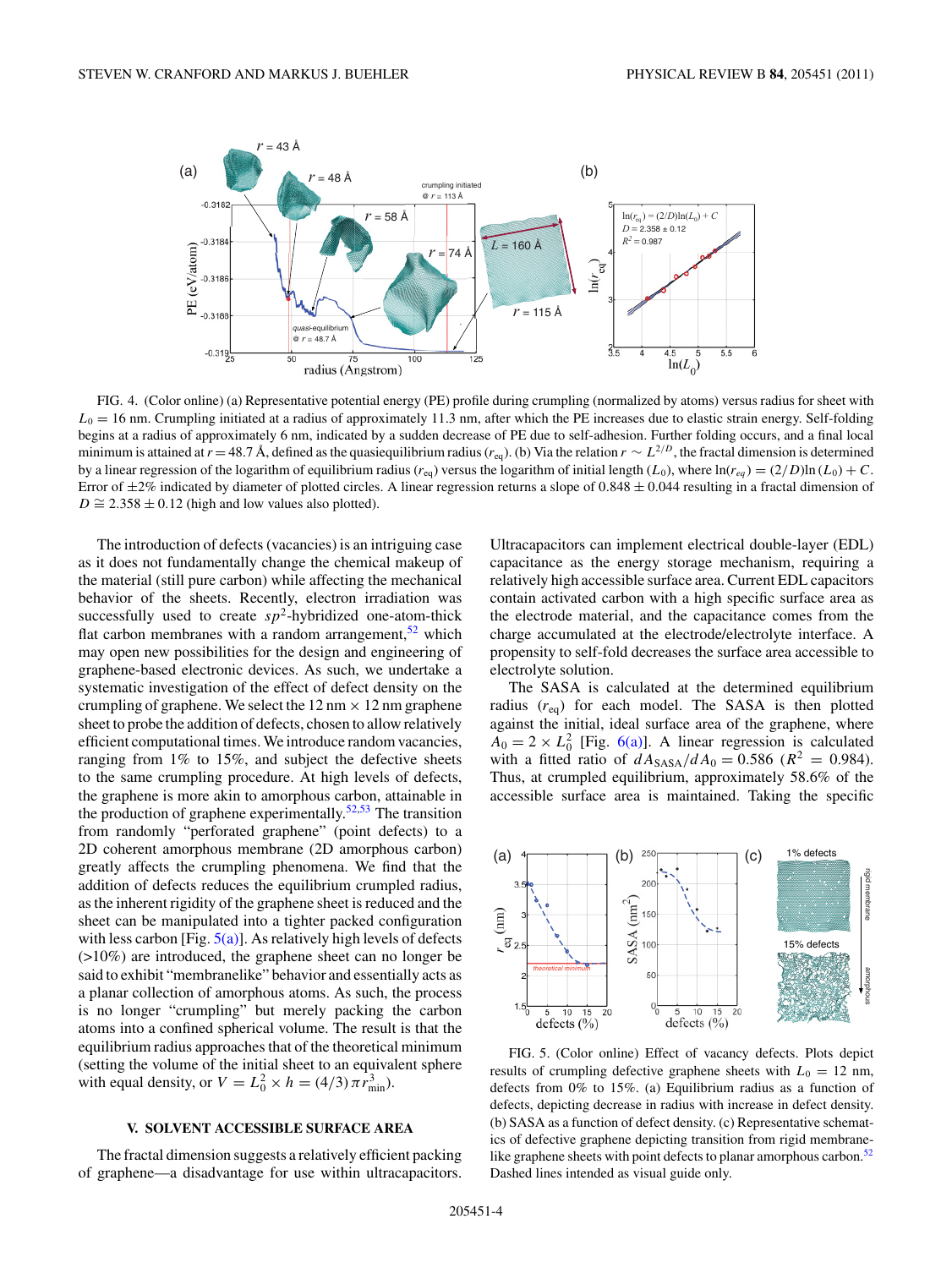<span id="page-4-0"></span>surface area of graphene as  $2675 \text{ m}^2/\text{g}^21$  and the intrinsic capacitance of graphene as 0.21 F*/*m2, [21,25](#page-6-0) we can calculate the upper limit of EDL capacitance for freely crumpled graphene, determined to be approximately 329 F*/*g. Recently, it has been demonstrated that graphene-based ultracapacitors have high specific capacitance in the range of 135 to 264 F/g.<sup>22,54,55</sup>

We note that our intent here is to explore the variation in accessible surface area upon crumpling graphene sheets and not the determination of the electronic properties of such systems *per se*. As such, we do not infer that the measured capacitance of pristine and planar graphene is constant under changes in topography of induced defects. The variation in electronic properties of deformed or defective graphene requires quantum-level investigations that are beyond the scope of the mechanistic MD implemented here. Experimental and *ab initio* investigations include the introduction of defects to manipulate charge carrier concentrations, $2,56$  $2,56$  the influence of out-of-plane deformation (i.e., curvature) of electronic properties, $\frac{11}{11}$  tunable bandgaps via chemical doping,<sup>[57](#page-6-0)</sup> or the variation in band structure for graphene mono-, bi-, and trilayers,<sup>58</sup> which would naturally appear in a sufficiently crumpled graphene system. However, it has been previously demonstrated that the exploitation of deformed or curved graphene has practical applications in ultracapacitors and serve to increase the attained levels of electrolyte contact. $^{21}$  Here, we relate the accessible area (SASA) to capacitance via a simple scaling relation, assuming an ideal constant value of specific capacitance. Moreover, due to the uncertainties in the experimental samples and measurement, as well as the fact our value is obtained by freely crumpled graphene without solvent, a decrease from the values predicted here is expected. As a comparison, untreated pristine carbon nanotubes exhibit experimentally measured capacitance in the range of approximate 50 to  $200 \frac{F}{g}$ .<sup>59–61</sup> While this capacitance can potentially be increased by chemical functionalization or electrolyte type, it is often to the detriment of cyclability. $62$ 

The plot reflects the calculated specific SASA  $(m^2/g)$ versus radius for all models [Fig.  $6(b)$ ]. We note that the initial SASA for all models exceeds the specific surface area of graphene (2675 m<sup>2</sup>/g), as the calculation considers the exterior edges of the graphene sheets as accessible area. At equilibrium, we find an average specific SASA of 1590  $\pm$ 217.2 m<sup>2</sup>/g. Converting to capacitance results in 329  $\pm$ 45.6 F*/*g. While the crumpling process is stochastic, we also note a near-linear decrease in specific SASA once crumpling is initiated. We also determine the dynamic SASA as a function of radius [Fig.  $6(b)$ ] to indicate the affect of further compression/relaxation on accessible area. The plot reflects the calculated specific SASA  $(m^2/g)$  versus radius for all models. Through linear regressions we determine the change in specific SASA with respect to a change in radius to be approximately  $710 \pm 280$  m<sup>2</sup>/g per nanometer or 149.1  $\pm$  58.8 F/g per nanometer. Thus, once crumpled, the achievable capacitance is highly dependent on confined volume, with significant decreases with marginal decrease in volume. For example, a graphene sheet with an initial dimension of  $L_0 = 12$  nm will have an ideal capacitance of ≈470 F*/*g when confined by a sphere of radius 4.5 nm and only ≈221 F*/*g at a radius of 2.5 nm. Moreover, we find that the addition of defects also reduces the SASA, as the less rigid graphene is more tightly



FIG. 6. (Color online) Equilibrium and evolution of solvent accessible surface area (SASA). (a) SASA of crumpled graphene at equilibrium (e.g., SASA) plotted against the initial surface area *A*<sub>0</sub>. Fitted ratio of  $dA_{SASA}/dA_0 = 0.586$  ( $R^2 = 0.984$ ) is shown. (b) Specific SASA  $(m^2/g)$  as a function of contracting confining radius (nm); equilibrium values indicated by red circles. At equilibrium, we find an average specific SASA of  $1590 \pm 217.2$  m<sup>2</sup>/g. By linear regression, we determine the change in specific SASA with respect to a change in radius to be approximately  $710 \pm 280$  m<sup>2</sup>/g per nanometer (upper and lower fits shown).

packed [Fig.  $5(b)$ ]. While the introduction of defects has been shown to marginally affect capacitance through irradiation, the defect density is relatively low.<sup>63</sup> Moreover, amorphous carbon has been shown to have an intrinsic capacitance less than graphene.<sup>64</sup>

## **VI. VARIATION IN ADHESION ENERGY**

The propensity to self-fold is disadvantageous to the use in ultracapacitors, as adjacent sheets stick to each other preventing electrolyte contact. Moreover, the self-attraction of graphene differentiates the crumpling of graphene from crumpling of paper. As such, a theoretical variation in the adhesion strength is investigated to determine the effect of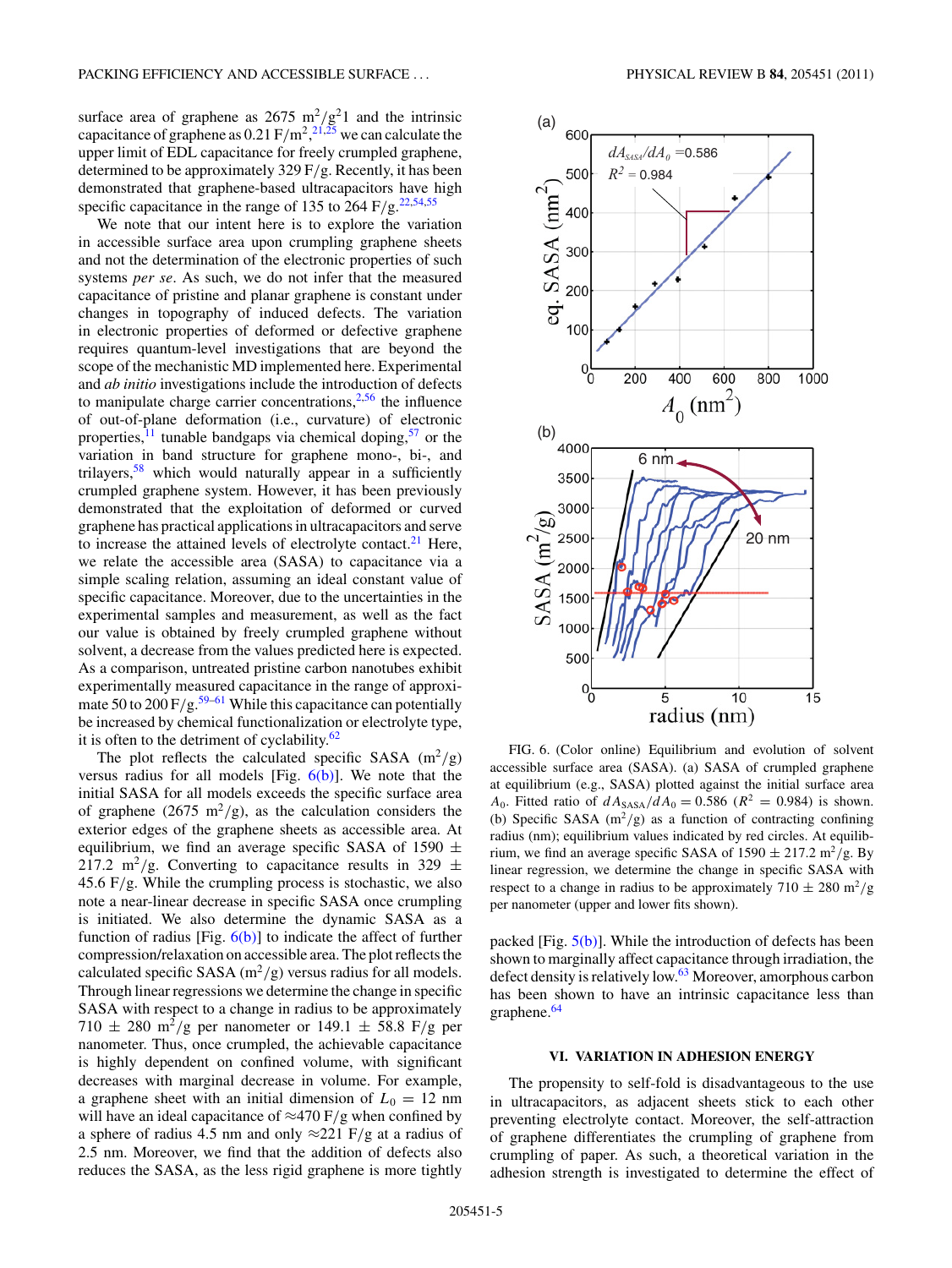<span id="page-5-0"></span>

FIG. 7. (Color online) Effect of adhesion energy (scaling van der Waals). Plots depict results of crumpling graphene sheets  $(L_0 =$ 12 nm) with variation in vdW adhesion from 50% to 300% initial value. (a) Equilibrium radius as a function of vdW adhesion, depicting nominal changes ( $r_{eq}$  ranging from 3.32 to 3.51 nm for 50% to 250% vdW adhesion). At 300% vdW adhesion, the sheet undergoes strong self-folding, and the rigid assembly fails under further compression. (b) SASA as a function of vdW adhesion, indicating constant decrease in area with an increase in self-adherence. (c) Schematics depicting crumpling (75% vdW) to self-folding dominant deformation (250% vdW).

self-attraction. A set of simulations is performed with varying adhesion strength by scaling the vdW adhesion from 50% to 300% the original value in the AIREBO potential and  $L_0 =$ 12 nm is again selected as a model system.

We find that, for variations in vdW adhesion, there is nominal change in the equilibrium radius up to 250% the initial value  $[r_{eq}$  ranging from 3.32 to 3.51 nm; Fig. 7(a)]. We note that substituting any of these values would not affect the calculated fractal dimension of  $D \approx 2.36$ . For 300% vdW adhesion, there is an abrupt change—the graphene undergoes extreme self-folding and, upon compression, fails. Analysis of the accessible surface reveals a more consistent transition, where an increase in the vdW adhesion causes a steady decrease in the accessible area [Fig. 7(b)]. Rather than crumple, the graphene is more likely to self-fold and self-adhere, eliminating any surfaces for electrolyte contact. For example, while 50% vdW and 250% vdW can be confined to roughly same equilibrium volume, the former has approximately 1.6 the effective SASA. While self-adhesion can be said to (nominally) increase the fractal dimension and effective packing of crumpled graphene, it is detrimental to the accessible surface area. As such, the nominal attraction provided by vdW interaction is both necessary to induce stable crumpled structures and weak enough to allow accessible surface area.

#### **VII. SUMMARY**

In sum, here we investigated the packing efficiency and accessible surface area of crumple monolayer graphene to estimate the achievable capacitance of graphene-based ultracapacitors. By simple crumpling simulations of graphene sheets of various dimensions, we have determined the fractal dimension to be  $D = 2.36 \pm 0.12$ . This is higher than the theoretical value for an ideal elastic sheet with bending rigidity  $(D = 2.3)$ , indicating the self-adhesion of monolayer graphene facilitates a denser packing arrangement. The SASA is calculated for crumpled configurations, and relating the crumpled geometry to the specific capacitance, we predict an average, idealized specific capacitance of  $329 \pm 45.6$  F/g for crumpled graphene, highly dependent on the confining volume. Graphene offers a unique platform to explore crumpling due to the existence of defects and self-adhesion properties. In general the addition of defects allows tighter packing of crumpled graphene through a decrease in structural rigidity, but it also decreases the SASA due to more efficient packing. Similarly, an increase in vdW adhesion results in self-adherence and a subsequent decrease in SASA due to a transition to folding dominated deformation. We conclude that, for application in ultracapacitors, pristine graphene with relatively weak vdW adhesion is optimal. The addition of chemical absorbents could affect the inherent capacitance of the graphene,  $65-67$  but the focus of the study reported here is to provide a means of comparison, with pristine graphene providing a baseline for such impure systems. As it is presumed the entire surface area of graphene will never by accessible for ultracapacitor applications, the simple crumpling simulations carried out here delineate a range of attainable values and sets a theoretical upper bound for crumple graphene capacitance. Such an approach could potentially be implemented for the behavior of graphene flakes in solution<sup>53,68</sup> or other ultracapacitor systems such as graphene oxide<sup>55</sup> or graphene/polymer $67$  composites.

# **ACKNOWLEDGMENTS**

This work was supported primarily by the MRSEC Program of the National Science Foundation (Award No. DMR-0819762) with additional support from the ARO-MURI program (Award No. W911NF-09-1-0541). Visualization was carried out using Visual Molecular Dynamics.<sup>[69](#page-6-0)</sup>

- 1C. Lee, X. Wei, J. Kysar, and J. Hone, Science **321**[, 385 \(2008\).](http://dx.doi.org/10.1126/science.1157996)
- 2A. H. Castro Neto, F. Guinea, N. M. R. Peres, K. S. Novoselov, and A. K. Geim, [Rev. Mod. Phys.](http://dx.doi.org/10.1103/RevModPhys.81.109) **81**, 109 (2009).
- 3S. Stankovich, D. A. Dikin, G. H. B. Dommett, K. M. Kohlhaas,
- E. J. Zimney, E. A. Stach, R. D. Piner, S. T. Nguyen, and R. S. Ruoff, Nature **442**[, 282 \(2006\).](http://dx.doi.org/10.1038/nature04969)
- 4A. Fasolino, J. H. Los, and M. I. Katsnelson, [Nat. Mater.](http://dx.doi.org/10.1038/nmat2011) **6**, 858 [\(2007\).](http://dx.doi.org/10.1038/nmat2011)
- 5W. Z. Bao, F. Miao, Z. Chen, H. Zhang, W. Y. Jang, C. Dames, and C. N. Lau, [Nature Nanotechnology](http://dx.doi.org/10.1038/nnano.2009.191) **4**, 562 (2009).
- ${}^{6}$ K. Kim, Z. Lee, B. D. Malone, K. T. Chan, B. Alemán, W. Regan, W. Gannett, M. F. Crommie, M. L. Cohen, and A. Zettl, [Phys. Rev.](http://dx.doi.org/10.1103/PhysRevB.83.245433) B **83**[, 245433 \(2011\).](http://dx.doi.org/10.1103/PhysRevB.83.245433)
- 7J. C. Meyer, A. K. Geim, M. I. Katsnelson, K. S. Novoselov, T. J. Booth, and S. Roth, Nature **446**[, 60 \(2007\).](http://dx.doi.org/10.1038/nature05545)
- 8R. B. Kaner, L. M. Viculis, and J. J. Mack, [Science](http://dx.doi.org/10.1126/science.1078842) **299**, 1361 [\(2003\).](http://dx.doi.org/10.1126/science.1078842)
- <sup>9</sup>X. Shi, N. M. Pugno, and H. Gao, [Journal of Computational and](http://dx.doi.org/10.1166/jctn.2010.1332) [Theoretical Nanoscience](http://dx.doi.org/10.1166/jctn.2010.1332) **7**, 1 (2010).
- 10S. Cranford, D. Sen, and M. J. Buehler, [Appl. Phys. Lett.](http://dx.doi.org/10.1063/1.3223783) **95**, 123121 [\(2009\).](http://dx.doi.org/10.1063/1.3223783)

<sup>\*</sup> mbuehler@mit.edu